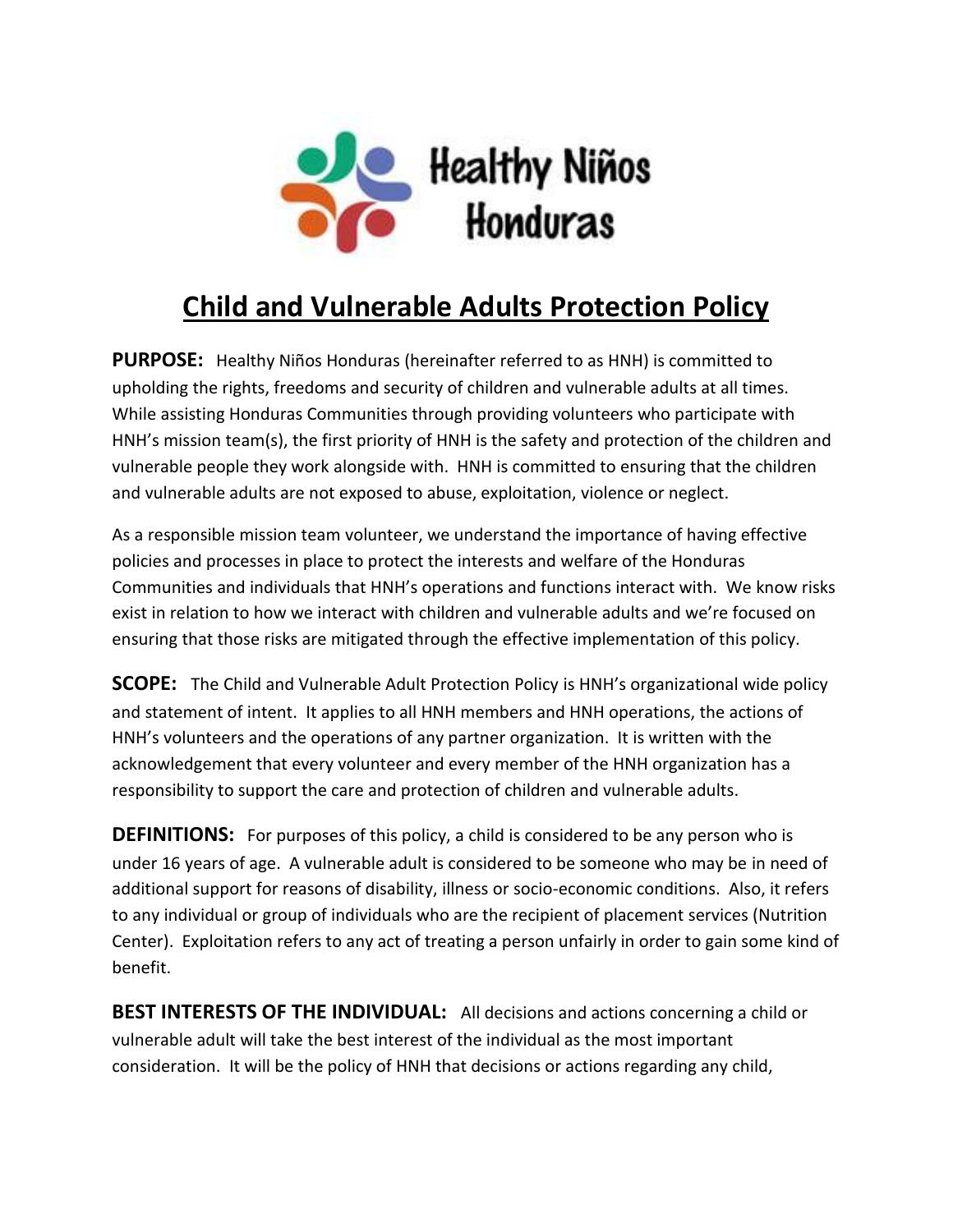vulnerable adult, or groups of either shall ensure that the positive impact of the decision or action will outweigh any negative impact.

**NON-DISCRIMINATION:** HNH is committed to enforcing a policy of non-discrimination at all times. All children and vulnerable adults who have any interactions with HNH members and HNH volunteers will be treated with respect and equal consideration.

The guidelines set out in this policy aim to protect both children and vulnerable adults from abuse, and also HNH members and HNH volunteers from false accusations of abuse.

It is the policy of HNH to:

- Respect the rights and dignity of the children, vulnerable adults, families and communities with whom HNH works, and always acts according to the best interests of the community.
- Demonstrate a commitment to actively preventing the abuse of children and vulnerable adults.
- Take appropriate action to prevent abusers becoming involved with HNH, and enforce necessary measures against any associate(s) of HNH who commits abuse.

## **ROLES AND RESPONSIBILITIES:**

- 1. Program Directors The HNH Board appointed a representative in each country in which HNH operates to be responsible for ensuring that *the Child and Vulnerable Prevention Policy* is distributed and understood by all associates of HNH and the operations and functions. The assigned Program Directors are responsible for advising and informing all local staff and volunteers of the Policy and are responsible for the effective implementation of this policy in the countries of HNH program operations and functions.
- 2. Board of Directors The HNH Board will appoint and supervise the HNH Executive Director who will be responsible for the implementation of this policy. The HNH Executive Director will ensure that its content and procedures that support its implementation are fit for purpose. The HNH Executive Director will ensure partners understand, support the policy and adhere to them at all times. The HNH Executive Director will also ensure this policy is communicated appropriately to and with volunteers and other relevant HNH program participants.
- 3. Volunteers All such HNH participants will be made aware of this policy and the Code of Conduct within it throughout their engagement with HNH and any failure to meet the requirements of the policy is considered a breach of HNH's Terms and Conditions of Service.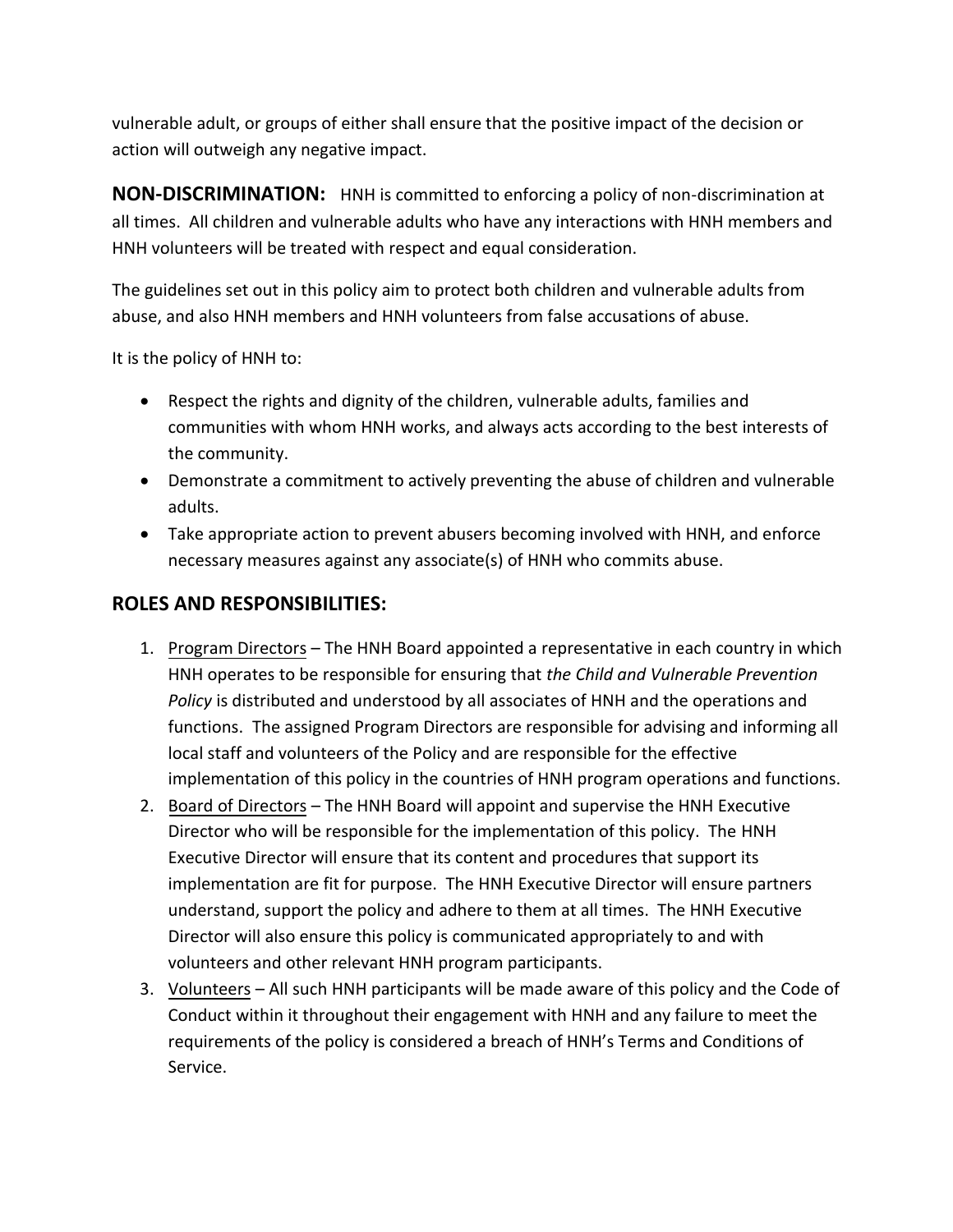## **HNH VOLUNTEER RECRUITMENT, SCREENING AND ORIENTATION:**

- All HNH volunteers will be informed of the Child and Vulnerable Adult Protection Policy.
- HNH reserves the right to terminate a volunteer's program participation if a background check or reference check reveals that the volunteer is not suitable to work with children or vulnerable adults, for any reason.
- The Program Directors shall ensure that all new volunteers acknowledge receipt and understanding of this policy, and such acknowledgement will be kept on file.

**CODE OF CONDUCT FOR HNH VOLUNTEERS:** This Code of Conduct provides guidelines deemed to be appropriate and proper behavior for HNH volunteers when interacting with children and vulnerable adults. These guidelines are primarily designed to protect the individuals that volunteers work with, but are also intended to protect HNH volunteers from false accusations of inappropriate behavior or abuse. (Reference to *placement site* means the Mission House, Nutrition Center and communities being visited.)

- No child or vulnerable adult is to be taken outside the boundaries of the placement site, without making prior arrangements with the placement staff.
- HNH volunteers are not permitted to share a bed or room with any children or vulnerable adult while participating on an HNH program.
- No presents are to be brought for placement participants without prior approval from the placement staff.
- Photography and videography of children or vulnerable adults is only permitted with permission from the placement staff and photos/videos should not be taken in a way intended to belittle or degrade any placement participant.
- HNH volunteers should not act in ways intended to shame, humiliate, belittle or degrade children or vulnerable adults or perpetrate any form of emotional abuse.
- HNH volunteers must display appropriate language, actions and relationships with children and vulnerable adults at all times.
- HNH volunteers must take extreme care when interacting physically with placement participants. Under no circumstance should any physical contact be, or have the appearance of being sexual in any way.
- HNH volunteers must not exert inappropriate physical force when dealing with children or vulnerable adults. This includes pushing, shoving, hitting, slapping or any other action that could cause fear intimidation or distress.
- HNH volunteers must not discriminate against, show differential treatment, or favor particular individuals to the exclusion of others.